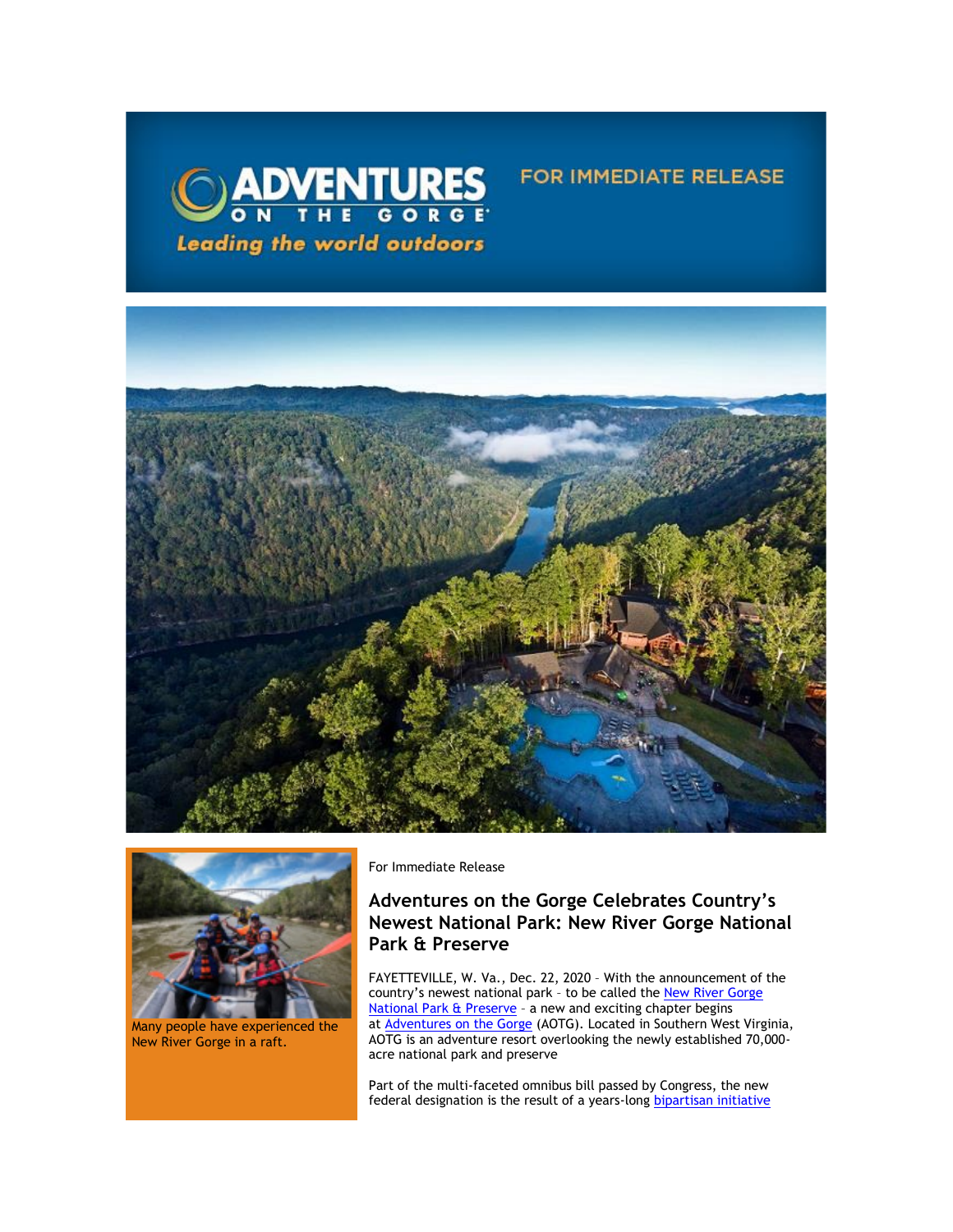

Rock climbing has caught on in the gorge.

advanced by West Virginia's U.S. Senators Joe Manchin (D-WV) and Shelly Moore Capito (R-WV) and Representative Carol Miller (R-WV) and supported by outdoor recreation-focused business such as Adventures on the Gorge, the largest and one of the oldest tourism operators in the region.

"The passage of this bill is a testament to the progress that is possible when legislators and communities undertake a protracted effort for the greater good, and I am immensely proud of Senator Manchin, Senator Capito and Representative Miller as well as my fellow tourism business leaders, local community and community leaders who supported the effort," said Roger Wilson, CEO of Adventures on the Gorge. "This is a huge win not only for our future visitors but also for our community, staff and their families, and over time it will certainly lead to more jobs and increased economic growth."

When announcing the New River Gorge National Park and Preservation Act in September 2019, Senators Manchin and Capito noted that the outdoor recreation industry in West Virginia is a \$9 billion industry that supports more than 91,000 jobs. The initiative specifically protects hunting, fishing and trapping as well as supporting the growing outdoor recreation industry.

"Throughout the National Park system, other natural wonders that have converted into national parks have seen around a 15 to 20 percent increase in visitation," wrote Wilson in a [recent article](https://click.icptrack.com/icp/relay.php?r=13370550&msgid=468272&act=5AOA&c=1378153&destination=https%3A%2F%2Fwww.bowlesrice.com%2Fmedia%2Fvision%2F1213_05_Roger_Wilson.pdf&cf=13608&v=cbf0697d58d7720ae2e87d288c0bd90b52807b5b3eb284816b9f8a27fc258c65). "We have treasures here that no one else has, and the beauty of outdoor adventure tourism is being able to share our natural resources and our love for our environment. Someone else can build the biggest roller coaster or the longest zipline, but no one can build the New River Gorge."

The region began emerging as an outdoor recreation area in the 1970s with the establishment of small river-rafting companies and the completion of the New River Gorge Bridge and Route 19, which offers easy passage through the rugged region. The outdoor adventure industry has continued to thrive in the region, with rafting on both the New and Gauley Rivers and a variety of other outdoor adventures such as rock climbing, hiking, mountain biking, fishing, ziplining and stand up paddle boarding.

"As I look at the wintry scene outside my window today, I am very happy to know that this place I love will be around for the next generations to enjoy and protect," said Wilson.

#### **About the New River Gorge National Park & Preserve**

One of three national park units in the region – which also includes the Gauley River National Recreation Area and Bluestone National Scenic River – the New River Gorge was established as a National River in 1978. It encompasses more than 70,000 acres of land along 53 miles of the New River from Bluestone Dam to Hawk's Nest Lake. The rugged whitewater river flows northward through deep and spectacular canyons, and it is the deepest and longest river gorge in the Appalachian Mountains.

The New River Gorge National Park & Preserve is within 500 miles of about 60 percent of the U.S. population. Two major interstates – I-77 and I-64 – cross through the heart of the region. The area is served by two regional airports – Raleigh County Memorial Airport in Beckley and Greenbrier Valley Airport in Lewisburg - as well as Amtrak train stations and Yeager Airport in Charleston.

For centuries, much of the rugged river was not easily accessible to humans, but that changed dramatically in 1873 when the railroad opened up the isolated area, making it possible to transport coal to the outside world. Mining boom towns such as [Thurmond](https://click.icptrack.com/icp/relay.php?r=13370550&msgid=468272&act=5AOA&c=1378153&destination=https%3A%2F%2Fadventuresonthegorge.com%2Fvirtual-tours%2Fthurmond-tour%2F&cf=13608&v=c1b6893eea58aa3d7b5e464c79083c526d28d261addc8204e4675f968e252ff8) emerged seemingly overnight. Some of those long-abandoned towns are now preserved by the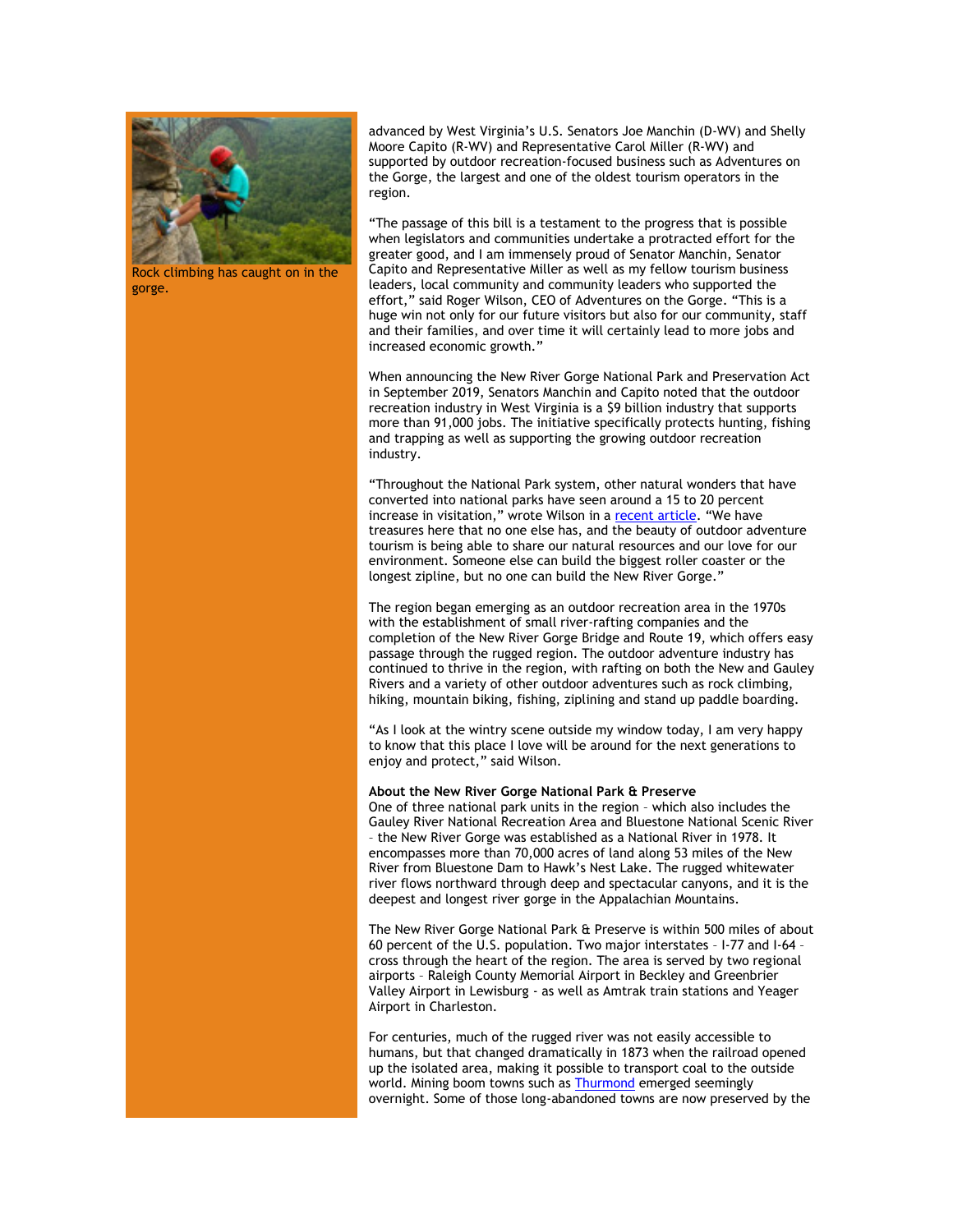National Park Service. The region is also home to more than 1,400 plant species and diverse species of wildlife and neotropical birds.

The human history of the region is equally colorful. For example, [Mother](https://click.icptrack.com/icp/relay.php?r=13370550&msgid=468272&act=5AOA&c=1378153&destination=https%3A%2F%2Fwww.nps.gov%2Fneri%2Flearn%2Fhistoryculture%2Fmotherjones.htm&cf=13608&v=10411da1be1d22f7025d45c6ecee107ad4c122668cedfbc6a84c2cb0b1179fd1)  [Jones,](https://click.icptrack.com/icp/relay.php?r=13370550&msgid=468272&act=5AOA&c=1378153&destination=https%3A%2F%2Fwww.nps.gov%2Fneri%2Flearn%2Fhistoryculture%2Fmotherjones.htm&cf=13608&v=10411da1be1d22f7025d45c6ecee107ad4c122668cedfbc6a84c2cb0b1179fd1) the famous union leader and advocate for workers' rights, trekked from coal camp to coal camp as a delegate for the United Mine Workers of America. And in 1755, [Mary Draper Ingles](https://click.icptrack.com/icp/relay.php?r=13370550&msgid=468272&act=5AOA&c=1378153&destination=https%3A%2F%2Fwww.nps.gov%2Fneri%2Flearn%2Fhistoryculture%2Fmary-draper-ingles.htm&cf=13608&v=1f6debde78e7e01fc6e920b644a710ae8467deba7bb98bf0f7074c40ac0da23d) endured and survived captivity by the Shawnee nation of Ohio and eventually made her way back to the New River after a harrowing escape.

The [Canyon Rim Visitor Center](https://click.icptrack.com/icp/relay.php?r=13370550&msgid=468272&act=5AOA&c=1378153&destination=https%3A%2F%2Fwww.nps.gov%2Fneri%2Fplanyourvisit%2Fcrvc.htm&cf=13608&v=f5845c13bbc110c016f90a2a64c7ef4da8482c73393bd81158f7436b799ac1bc) located approximately two miles from Adventures on the Gorge showcases the history, culture and natural bounties of the New River Gorge National Park and Preserve as well as the Gauley River National Recreation Area and Bluestone National Scenic River.

## **About Adventures on the Gorge**

Named one of the top six adventure resorts in the country by  $U.S.$  News  $&$ [World Report,](https://click.icptrack.com/icp/relay.php?r=13370550&msgid=468272&act=5AOA&c=1378153&destination=http%3A%2F%2Ftravel.usnews.com%2Fgallery%2Famericas-6-top-adventure-resorts&cf=13608&v=764bfdbe430f777c5bcc69b025c1a8805ca5cbb157f8c18454c411b272e07901) Adventures on the Gorge is located on more than 250 acres along the rim of the majestic New River Gorge near Fayetteville, W.Va. The resort provides an array of outdoor experiences including whitewater rafting on the New and Gauley Rivers, aerial adventures, rock climbing, rappelling, kayaking, stand up paddle boarding, fishing, mountain biking and hiking. There are also restaurants, bars and shops as well as a smallgroup conference center. Visitors can choose from a variety of [accommodations](https://click.icptrack.com/icp/relay.php?r=13370550&msgid=468272&act=5AOA&c=1378153&destination=https%3A%2F%2Fadventuresonthegorge.com%2Flodging%2F&cf=13608&v=a0a1ec07ee637c78242d3333295573a8e337130c936224b8e1d32f73fd9e88eb) an[d vacation packages.](https://click.icptrack.com/icp/relay.php?r=13370550&msgid=468272&act=5AOA&c=1378153&destination=https%3A%2F%2Fadventuresonthegorge.com%2Fpackages%2F&cf=13608&v=8751df1b896b42a43c8f638cff3537e1a0bec91ccd87a43021a073a818c593de)

Adventures on the Gorge has several options for early vacation planners. Accommodations booked online are 10 percent off the regular rate. The resort also offers a variety of [rafting and adventure passes;](https://click.icptrack.com/icp/relay.php?r=13370550&msgid=468272&act=5AOA&c=1378153&destination=https%3A%2F%2Fadventuresonthegorge.com%2F2020-adventure-passes%2F&cf=13608&v=d3096b67936a5b3ffd22faeca8e8963a2582109e23f69a1409fb392cb51a8fa7) all-inclusive [packages](https://click.icptrack.com/icp/relay.php?r=13370550&msgid=468272&act=5AOA&c=1378153&destination=https%3A%2F%2Fadventuresonthegorge.com%2Fpackages%2F&cf=13608&v=8751df1b896b42a43c8f638cff3537e1a0bec91ccd87a43021a073a818c593de) with lodging, adventures and meals; and adventure combo packages such as the [Lower New River Rafting and Mountain Biking](https://click.icptrack.com/icp/relay.php?r=13370550&msgid=468272&act=5AOA&c=1378153&destination=https%3A%2F%2Fadventuresonthegorge.com%2Fpackages%2F1-day-adventure-combo-packages%2Flower-new-river-mountain-biking-package%2F&cf=13608&v=b4713ccab202ddd2de0c3d1954cac50f205be97ff8b1f398b3b771400fa8e6e5)  [Package.](https://click.icptrack.com/icp/relay.php?r=13370550&msgid=468272&act=5AOA&c=1378153&destination=https%3A%2F%2Fadventuresonthegorge.com%2Fpackages%2F1-day-adventure-combo-packages%2Flower-new-river-mountain-biking-package%2F&cf=13608&v=b4713ccab202ddd2de0c3d1954cac50f205be97ff8b1f398b3b771400fa8e6e5) Kids under 12 always [raft free w](https://click.icptrack.com/icp/relay.php?r=13370550&msgid=468272&act=5AOA&c=1378153&destination=https%3A%2F%2Fadventuresonthegorge.com%2Foffers-and-discounts%2F&cf=13608&v=8ce5b48ee04feb9cfa1fc6e67e42d97af34b011f25b06956fde3d446df10ff49)hen accompanied by an adult.

Travelers can find out more about Adventures on the Gorge [online,](https://click.icptrack.com/icp/relay.php?r=13370550&msgid=468272&act=5AOA&c=1378153&destination=http%3A%2F%2Fwww.adventuresonthegorge.com%2F&cf=13608&v=5a6d29c5bd89500c6946838c97b8849561ebbd48dbb2fdae9fe0068cb3f8e60e) by calling 1-855-379-8738, or connecting on **Facebook**, [Twitter,](https://click.icptrack.com/icp/relay.php?r=13370550&msgid=468272&act=5AOA&c=1378153&destination=https%3A%2F%2Ftwitter.com%2Fonthegorge&cf=13608&v=44da65765a4741d2084650c093dae53617e5c7c92b9f6819d24521654e5f4fd3) [Instagram,](https://click.icptrack.com/icp/relay.php?r=13370550&msgid=468272&act=5AOA&c=1378153&destination=https%3A%2F%2Fwww.instagram.com%2Fonthegorge%2F&cf=13608&v=1ee16880632f1eb73eb9ad24dd989e2d12bd5a71d0cb5b3945f15e683acdaa9e) [Google+,](https://click.icptrack.com/icp/relay.php?r=13370550&msgid=468272&act=5AOA&c=1378153&destination=https%3A%2F%2Fplus.google.com%2F%2BAdventurewestvirginiaOnTheGorge%2Fposts&cf=13608&v=ef2665612b0c6b373f1f36a2b56fad2c6e569d53a114b963b76ab7480e59f65b) [TripAdvisor,](https://click.icptrack.com/icp/relay.php?r=13370550&msgid=468272&act=5AOA&c=1378153&destination=https%3A%2F%2Fwww.tripadvisor.com%2FAttraction_Review-g59234-d2233643-Reviews-Adventures_on_the_Gorge-Lansing_West_Virginia.html&cf=13608&v=812472f5ea0d5eed3fed4db26567b4c884479f53ef512c18d25b071271e965bc) [YouTube,](https://click.icptrack.com/icp/relay.php?r=13370550&msgid=468272&act=5AOA&c=1378153&destination=https%3A%2F%2Fwww.youtube.com%2Fuser%2FAdventuresOnTheGorge&cf=13608&v=7b71b3e994e129bfdca87c6523149b64faacb62e001d98eb26897d7c7236e8cc) and [Vimeo](https://click.icptrack.com/icp/relay.php?r=13370550&msgid=468272&act=5AOA&c=1378153&destination=https%3A%2F%2Fvimeo.com%2Fuser4260102&cf=13608&v=4ff82f41c6c552c9da3c61684889fad58e153a690bdb0b74761adab86ca752a0) and signing up for AOTG [e](https://click.icptrack.com/icp/relay.php?r=13370550&msgid=468272&act=5AOA&c=1378153&destination=https%3A%2F%2Fadventuresonthegorge.com%2F&cf=13608&v=a83cd0882452dd5ad1794082623f8c176d7586c5f6015a054a1c7b875f219550)[newsletter.](https://click.icptrack.com/icp/relay.php?r=13370550&msgid=468272&act=5AOA&c=1378153&destination=https%3A%2F%2Fadventuresonthegorge.com%2F&cf=13608&v=a83cd0882452dd5ad1794082623f8c176d7586c5f6015a054a1c7b875f219550)

#### **Media Links (please credit Adventures on the Gorge) Video:**

[Scenic spring summer](https://click.icptrack.com/icp/relay.php?r=13370550&msgid=468272&act=5AOA&c=1378153&destination=https%3A%2F%2Fwww.dropbox.com%2Fsh%2Fu7dzwp59jtkgtny%2FAAD_ZkMERaBTTkeGRX-Px4z5a%2FScenery%2FSpring_Summer%3Fdl%3D0%26subfolder_nav_tracking%3D1&cf=13608&v=dff7439c1db664d1795caf49da1a7f9808282c4475a262980a41e8dd4b4cdb96) [Scenic fall winter](https://click.icptrack.com/icp/relay.php?r=13370550&msgid=468272&act=5AOA&c=1378153&destination=https%3A%2F%2Fwww.dropbox.com%2Fsh%2Fu7dzwp59jtkgtny%2FAAAmoHrrlH7hlLro_TQ04DJMa%2FScenery%2FFall_Winter%3Fdl%3D0%26subfolder_nav_tracking%3D1&cf=13608&v=e63651807376a1946066349ac3eb47a1168815fb860a39a2d7c71f8124d2992e) [Rafting](https://click.icptrack.com/icp/relay.php?r=13370550&msgid=468272&act=5AOA&c=1378153&destination=https%3A%2F%2Fwww.dropbox.com%2Fsh%2Fu7dzwp59jtkgtny%2FAAAnK_WzowF1-G2oSP-ID17Aa%2FRafting%3Fdl%3D0%26subfolder_nav_tracking%3D1&cf=13608&v=cce19274de98d73976547e1b263ff9a300cf5947b8558077329f044d9a67c662) [Adventures on the Gorge](https://click.icptrack.com/icp/relay.php?r=13370550&msgid=468272&act=5AOA&c=1378153&destination=https%3A%2F%2Fwww.dropbox.com%2Fsh%2Fu7dzwp59jtkgtny%2FAABti4OReUbcyWQpgs6P1Ivoa%2FResort%2520Video%3Fdl%3D0%26subfolder_nav_tracking%3D1&cf=13608&v=4a30e225264566b68e54f1996466e8f95529a4708b7ec8a0ff9076a46f2e5893) [New River Gorge Bridge](https://click.icptrack.com/icp/relay.php?r=13370550&msgid=468272&act=5AOA&c=1378153&destination=https%3A%2F%2Fwww.dropbox.com%2Fsh%2Fu7dzwp59jtkgtny%2FAAABwYK16Ob1g7cgqlkWjH6Qa%2FBridge%3Fdl%3D0%26subfolder_nav_tracking%3D1&cf=13608&v=ccd385005e992fdd7e1c09de8180b0f88a34759a5cf2d29e594005cd022d9137)

## **Photos:**

[360 Tours](https://click.icptrack.com/icp/relay.php?r=13370550&msgid=468272&act=5AOA&c=1378153&destination=https%3A%2F%2Fwww.dropbox.com%2Fsh%2Ff26hk9n98ndi2l5%2FAAD5gjsAigmdOmVkkWcJ5C1Ta%2F360%3Fdl%3D0%26subfolder_nav_tracking%3D1&cf=13608&v=5ff1903a28876a6472921be3d9061c810a1c6bc10a1b7c4b133549e65171acaf) [Rafting](https://click.icptrack.com/icp/relay.php?r=13370550&msgid=468272&act=5AOA&c=1378153&destination=https%3A%2F%2Fwww.dropbox.com%2Fsh%2Ff26hk9n98ndi2l5%2FAABjRw0L-GoNv05-cIKS-wsBa%2FRafting%3Fdl%3D0%26subfolder_nav_tracking%3D1&cf=13608&v=382f6850b156445dcef3b1d8ca23a6cf5075ebb1ac217db850c949b58255e4dc) [Rock climbing](https://click.icptrack.com/icp/relay.php?r=13370550&msgid=468272&act=5AOA&c=1378153&destination=https%3A%2F%2Fwww.dropbox.com%2Fsh%2Ff26hk9n98ndi2l5%2FAABvbhszahNjDVfND8z0W2Aia%2FClimbing%3Fdl%3D0%26subfolder_nav_tracking%3D1&cf=13608&v=99d576f07a45669a71928ed6e8012fd5f9f4324348bc2cbaa4e3c22f72419d0f) **[Fishing](https://click.icptrack.com/icp/relay.php?r=13370550&msgid=468272&act=5AOA&c=1378153&destination=https%3A%2F%2Fwww.dropbox.com%2Fsh%2Ff26hk9n98ndi2l5%2FAADrZkAQNK0-TUAUPqfqOWvGa%2FFishing%3Fdl%3D0%26subfolder_nav_tracking%3D1&cf=13608&v=ffd7ca3bc9d8b81b603691b43338b9d3941b341b957265e74048f0bc104da74f) [Hiking](https://click.icptrack.com/icp/relay.php?r=13370550&msgid=468272&act=5AOA&c=1378153&destination=https%3A%2F%2Fwww.dropbox.com%2Fsh%2Ff26hk9n98ndi2l5%2FAAAFQqE37F0bwX00l50JEdwWa%2FHiking%3Fdl%3D0%26subfolder_nav_tracking%3D1&cf=13608&v=63ceb19213d16c6c4472315dcdd8fbca6f072097fef7b489727b2ff2d76d5740) [Scenics](https://click.icptrack.com/icp/relay.php?r=13370550&msgid=468272&act=5AOA&c=1378153&destination=https%3A%2F%2Fwww.dropbox.com%2Fsh%2Ff26hk9n98ndi2l5%2FAAAWoRetbLZHQgJResU-e-2Aa%2FScenery%3Fdl%3D0%26subfolder_nav_tracking%3D1&cf=13608&v=637295b71da5d9c9c0415f2148ddb8b1d47e1bc1ee9959aa1f49695564e2763d)** 

Related hashtags: #AdventuresOnTheGorge #AlmostHeaven #VisitWV #NewRiverNPS

*Media contact: Mesereau Travel Public Relations* [mona@mesereaupr.com](mailto:mona@mesereaupr.com)